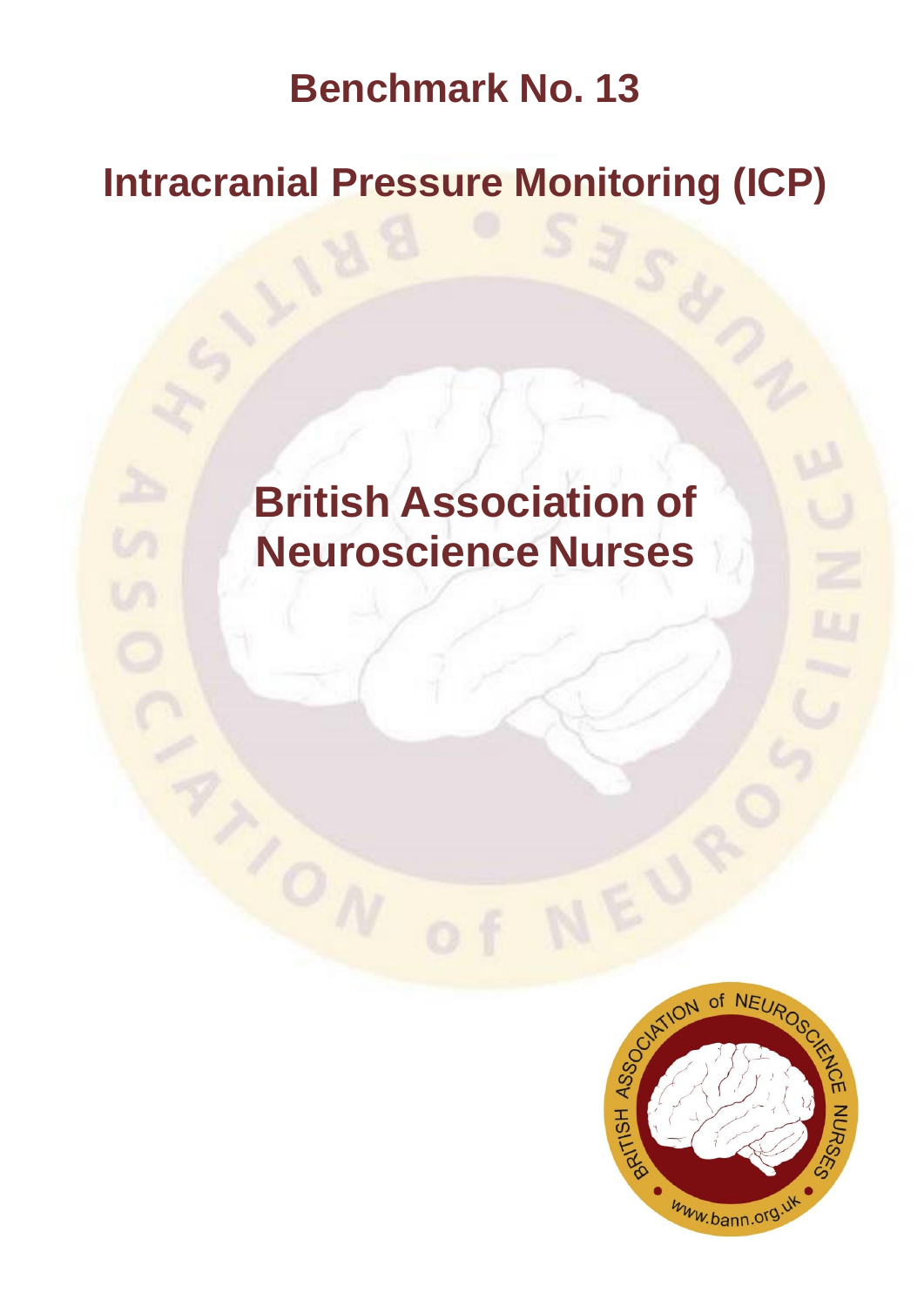## Benchmark No. 13

## Intracranial Pressure Monitoring (ICP)

Copyright © 2022 British Association of Neuroscience Nurses. All rights reserved. First PDF edition printed 2022 in the United Kingdom.

A catalogue record for this book is available from the British Library.

ISBN 978-1-911059-24-0

No part of this book shall be reproduced or transmitted in any form or by any means, electronic or mechanical, including photocopying, recording, or by any information retrieval system without written permission of the publisher.

Published by the British Association of Neuroscience Nurses

For more copies of this book, please email: [info@bann.org.uk](mailto:info@bann.org.uk)

Designed and Set by the British Association of Neuroscience Nurses [www.bann.org.uk](http://www.bann.org.uk/)

Printed in the United Kingdom

*Although every precaution has been taken in the preparation of this publication, the publisher and authors assume no responsibility for errors or omissions. Neither is any liability assumed for damages resulting from the use of this information contained*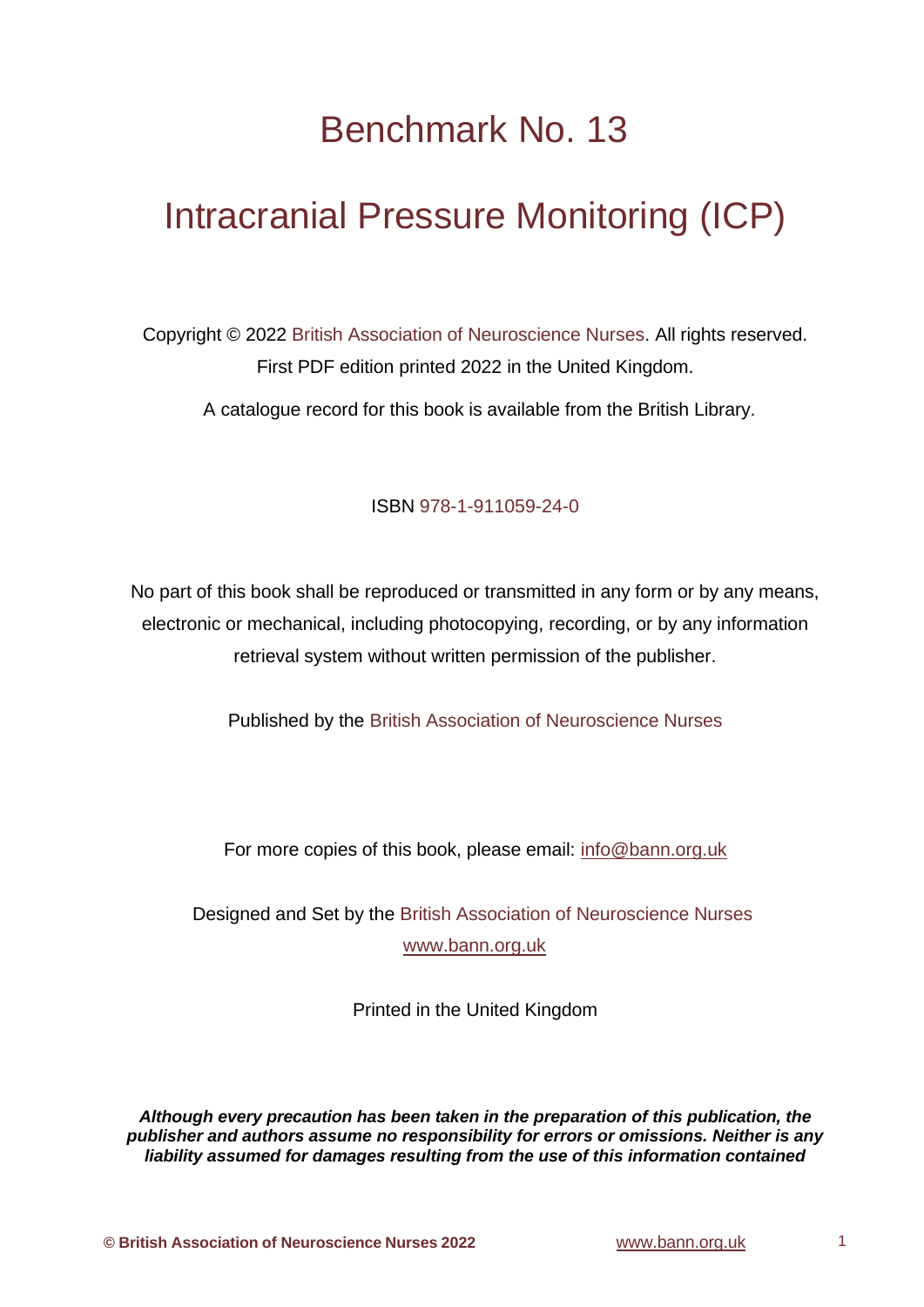

#### **History**

The Neuroscience Nursing Benchmarking Group (NNBG) was established in the 1990`s as a result of increasing concerns over inconsistencies in practices as part of a subsidiary of BANN. The group aims to improve on the quality of care by comparing and sharing practice with each other, and set explicit standards for comparison of current practice against the ideal standard. The group is committed to searching for the best evidence related to specific areas of neuroscience practice. Membership of the group consists of representatives from neuroscience units within the UK and Ireland, together with educational colleagues from both the NHS/HSC and Higher Educational Institutes. The group is further subdivided into regions and this benchmark was developed by the North East group of the NNBG in 2007.

In 2016, the NNBG consolidated back into BANN and further information about NNBG can be found on the BANN website [www.BANN.org.uk](http://www.bann.org.uk/).

BANN would like to acknowledge the leadership and significant contribution made by the NNBG, and all its contributors, to neuroscience nursing over the years.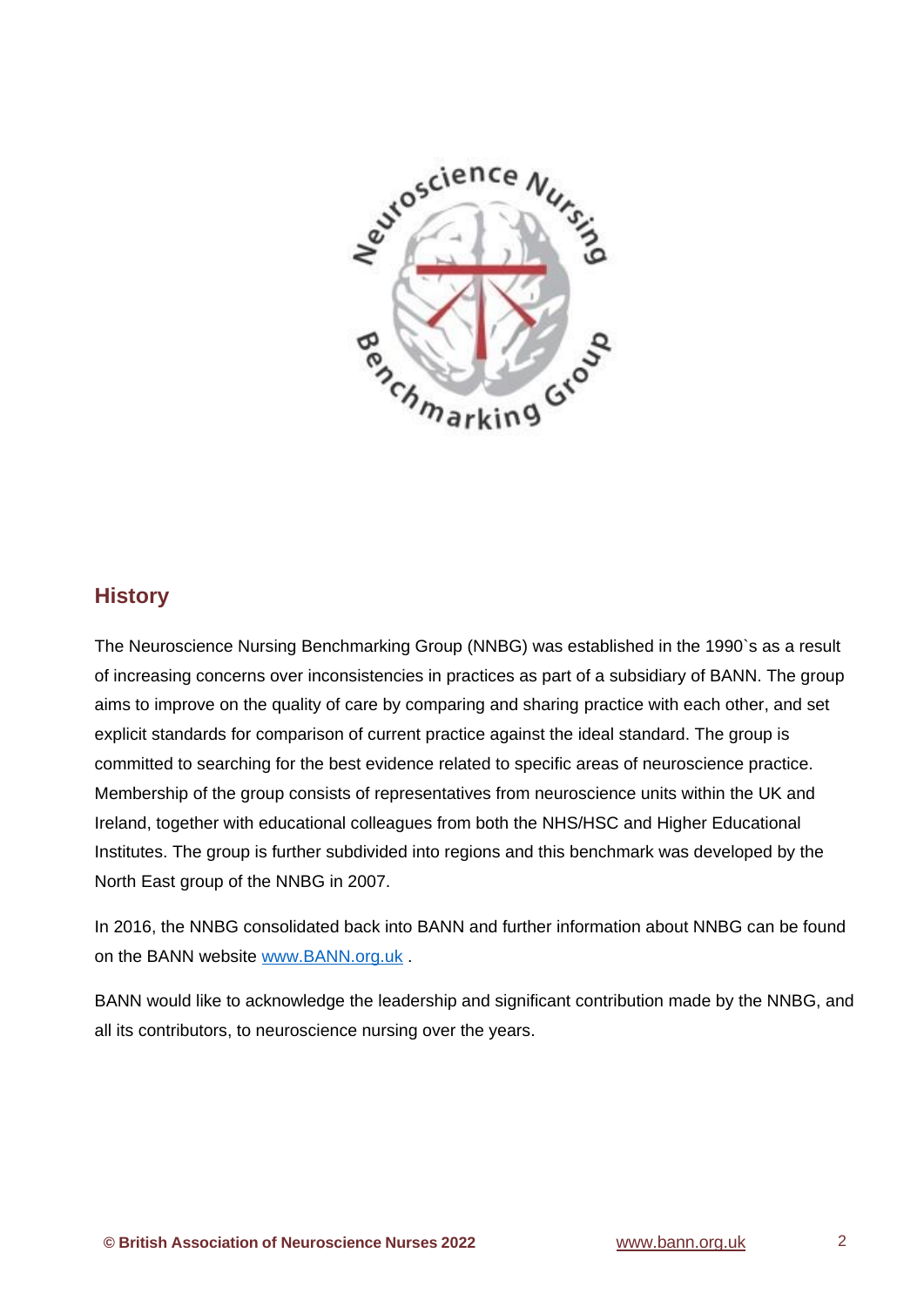### **Benchmark No.13**

### **Intracranial Pressure Monitoring (ICP)**

## **Key Points**

- Written guidance is available on the management of Intracranial pressure monitoring
- All documentation has been reviewed in the last two years
- The nurse is assessed as competent and knowledgeable in the monitoring of ICP
- An evidence based protocol / care plan is available relating to the individual person's needs
- A structured training and education programme is available for staff on ICP monitoring for level 0-3 patients (as appropriate)
- Accurate documentation includes: trace, event monitoring, waveform and interventions and activities that may influence the person's ICP
- Information in the appropriate format is available to people with raised ICP and their carers/families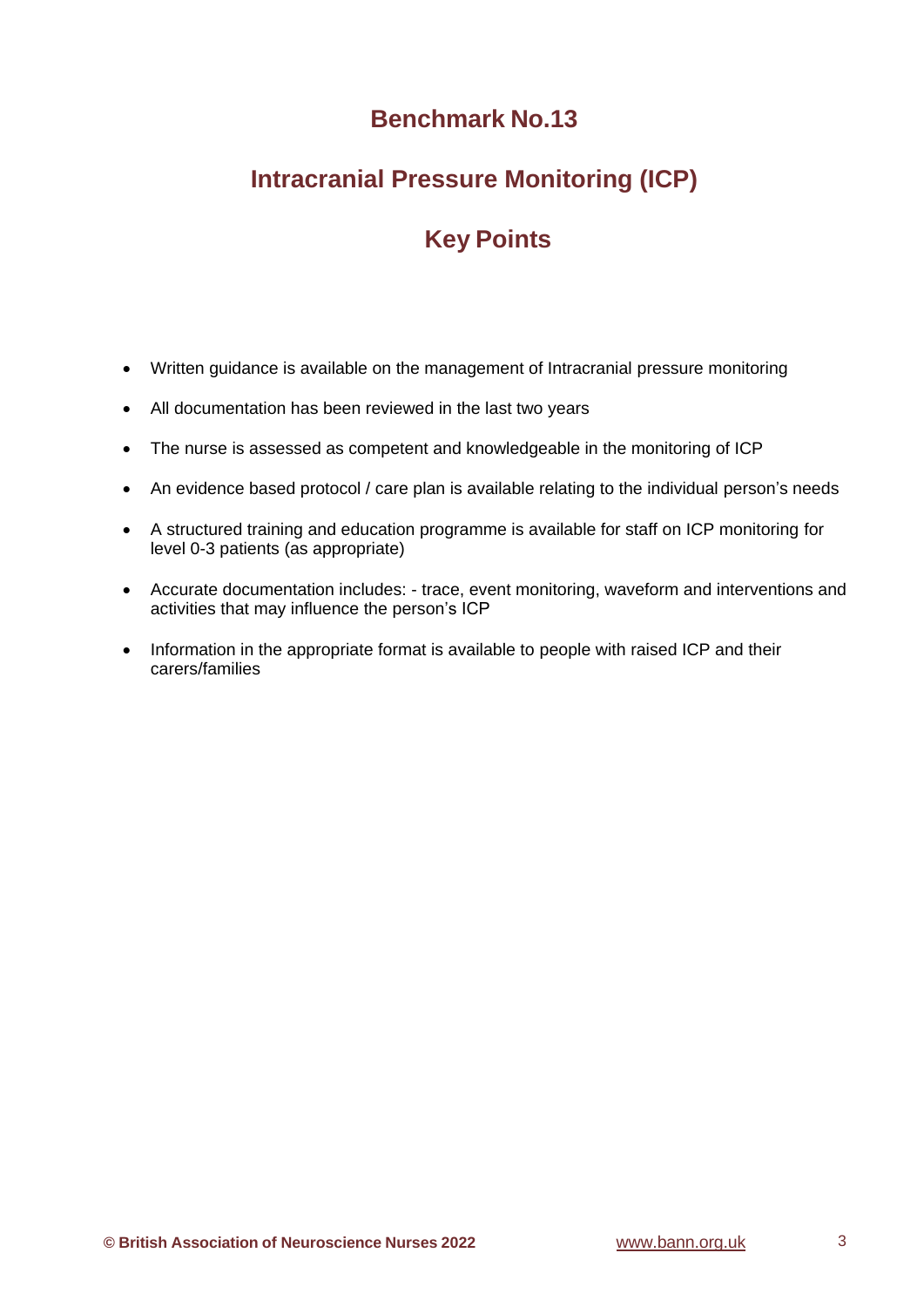#### **FACTOR 1 – Documentation**

|     | <b>STATEMENT OF BEST PRACTICE</b>                                                                                                                                                                                                                                                                                                                                                                                                                                                                                                                                                                                                                                                                                                                                                                                                                                                                                                   | <b>EVIDENCE &amp;</b><br><b>REFERENCES</b>                                                   | <b>ACHIEVED</b> | <b>NOT</b><br><b>ACHIEVED</b> | <b>VARIABLES</b> |
|-----|-------------------------------------------------------------------------------------------------------------------------------------------------------------------------------------------------------------------------------------------------------------------------------------------------------------------------------------------------------------------------------------------------------------------------------------------------------------------------------------------------------------------------------------------------------------------------------------------------------------------------------------------------------------------------------------------------------------------------------------------------------------------------------------------------------------------------------------------------------------------------------------------------------------------------------------|----------------------------------------------------------------------------------------------|-----------------|-------------------------------|------------------|
| 1.0 | A detailed care plan is available which is specific to ICP monitoring, including:<br>The documentation of the manufacturer / site of the monitoring device<br>a)<br>The reference number of the ICP device is documented<br>b)<br>The landmark for the Foramen of Munro is documented (zero pressure<br>C)<br>point is established prior to levelling or zeroing the pressure transducer)<br>ICP & CPP parameters are documented by medical staff<br>d)<br>Any alterations to clinical neurology associated with fluctuations in ICP is<br>e)<br>documented (e.g. ↓ level of consciousness, alterations in sensory and<br>motor function, changing size of pupils and reaction)<br>Troubleshooting in relation to potential problems and complications are<br>documented (e.g. CSF leak, poor trace, wound site)<br>The escalation process for initiating acute interventions for the<br>$\mathsf{q}$<br>management of elevated ICP | AANN, 2011                                                                                   |                 |                               |                  |
| 1.1 | Neurological observations are documented and titrated according to the<br>clinical needs of the person being cared for                                                                                                                                                                                                                                                                                                                                                                                                                                                                                                                                                                                                                                                                                                                                                                                                              | <b>NICE 176</b><br>NEWS <sub>2</sub>                                                         |                 |                               |                  |
| 1.2 | <b>Observations</b><br>a) Vital signs are continuously monitored - pulse, respiratory rate, blood<br>pressure, temperature, MAP, CO <sub>2</sub> monitoring and pain.<br>Sustained increases in ICP (usually >20mmHG), and decreased CPP<br>b)<br>(below prescribed parameters), are documented and escalated to medical<br>staff<br>CPP and waveform changes in relation to the effects of therapeutic<br>interventions, noxious stimuli and patient transfers are documented                                                                                                                                                                                                                                                                                                                                                                                                                                                      | NEWS <sub>2</sub><br>Kirkman & Smith,<br>2014<br>Kirkness et al.<br>2000<br>Lima et al 2019. |                 |                               |                  |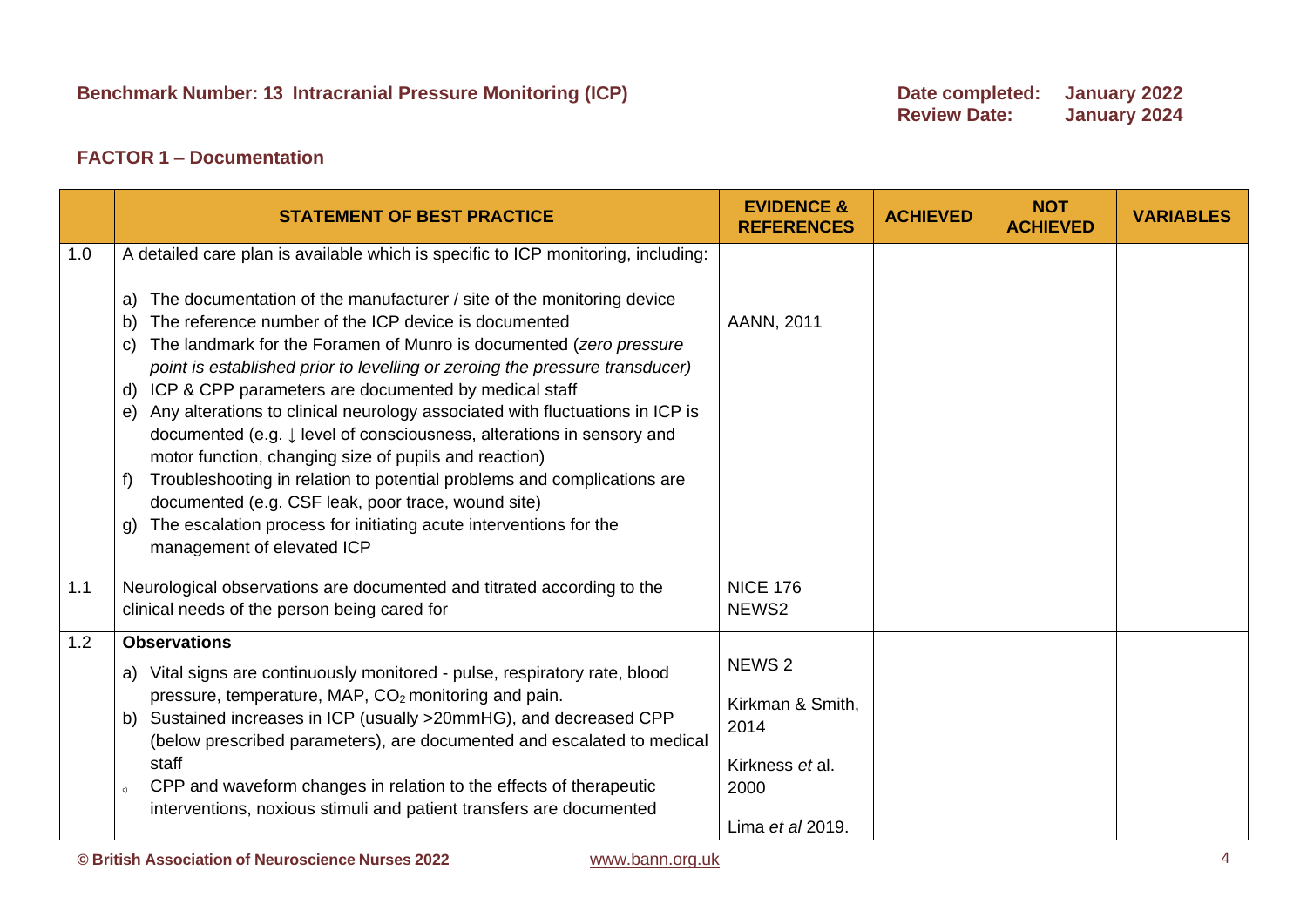|     | <b>STATEMENT OF BEST PRACTICE</b>                                                                                                                                                                                                                                                                                                                                                                                                                     | <b>EVIDENCE &amp;</b><br><b>REFERENCES</b> | <b>ACHIEVED</b> | <b>NOT</b><br><b>ACHIEVED</b> | <b>VARIABLES</b> |
|-----|-------------------------------------------------------------------------------------------------------------------------------------------------------------------------------------------------------------------------------------------------------------------------------------------------------------------------------------------------------------------------------------------------------------------------------------------------------|--------------------------------------------|-----------------|-------------------------------|------------------|
| 1.3 | Level 0-1 patients (Diagnostic/therapeutic ICP testing)<br>Staff are aware of the individual calibration requirements for ICP<br>a)<br>monitoring equipment<br>Recalibration times are documented,<br>b)<br>ICP recordings are accurately recorded on a designated chart<br>C)<br>(paper/electronic)<br>d) CPP and waveform changes in relation to the effects of therapeutic<br>interventions, noxious stimuli and patient activities are documented | Kirkness et al<br>2000                     |                 |                               |                  |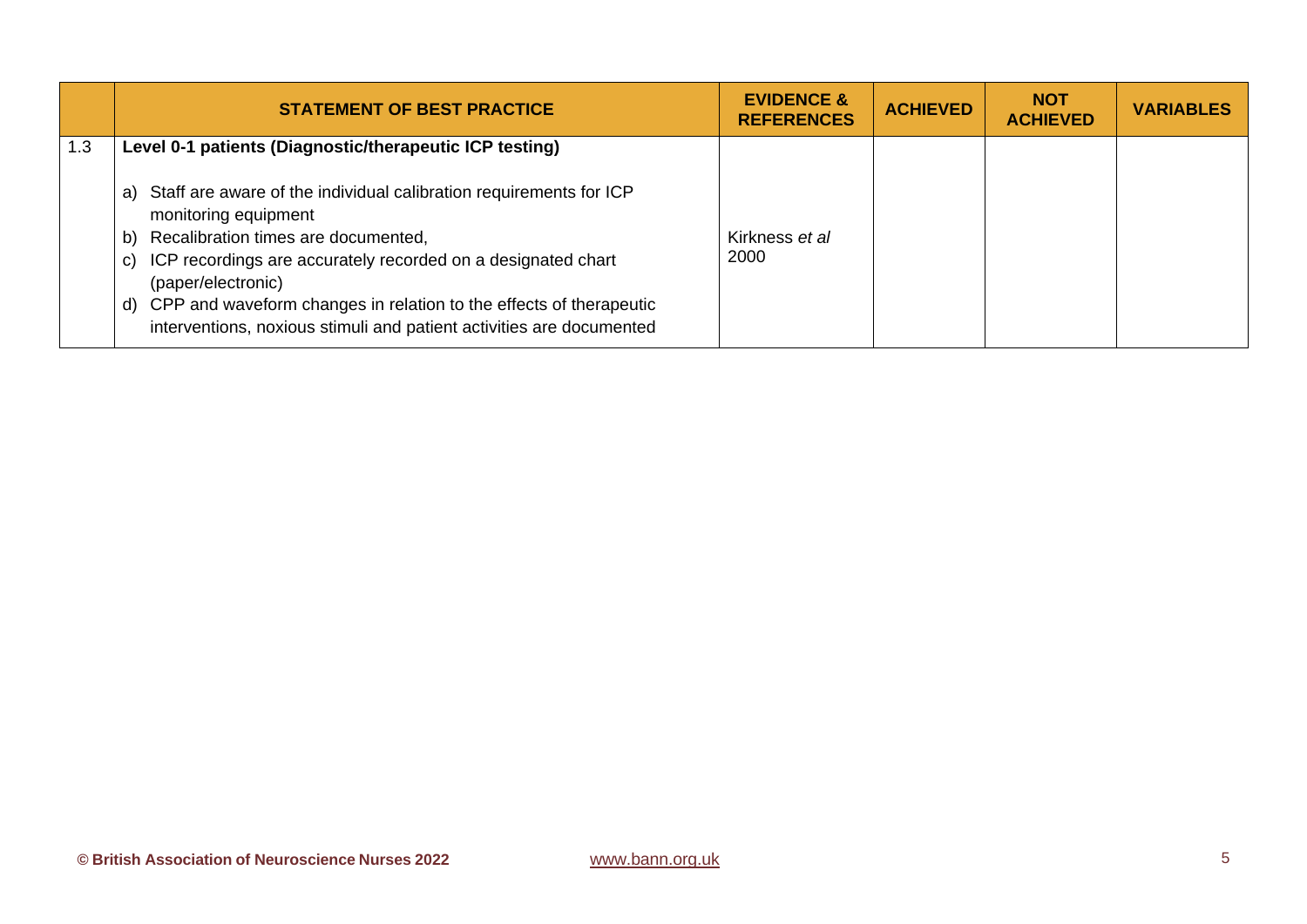#### **FACTOR 2 – Protocol**

|     | <b>STATEMENT OF BEST PRACTICE</b>                                                                                                                                                                                                                                                                                                                                                                                                                                                                                                                                                       | <b>EVIDENCE &amp;</b><br><b>REFERENCES</b> | <b>ACHIEVED</b> | <b>NOT</b><br><b>ACHIEVED</b> | <b>VARIABLES</b> |
|-----|-----------------------------------------------------------------------------------------------------------------------------------------------------------------------------------------------------------------------------------------------------------------------------------------------------------------------------------------------------------------------------------------------------------------------------------------------------------------------------------------------------------------------------------------------------------------------------------------|--------------------------------------------|-----------------|-------------------------------|------------------|
| 2.0 | Local guidelines / policy, based on the best available evidence, is available<br>for the management of people undergoing ICP monitoring including<br>information related to: -<br>The type of bolt and catheter used<br>a)<br>Fluid filled systems (refer to CSF benchmark)<br>b)<br>Event monitoring and recording<br>C)<br>Knowledge of the monitoring equipment in local use<br>d)<br>Technical support related to the monitoring system<br>e)<br>Recalibration procedure<br>Trouble shooting process<br>g)<br>Care and maintenance of the catheter<br>h)<br>Removal of the catheter |                                            |                 |                               |                  |
| 2.1 | Assessment of competence is made and recorded in staff educational<br>documentation                                                                                                                                                                                                                                                                                                                                                                                                                                                                                                     |                                            |                 |                               |                  |
| 2.2 | Infection control concerns are addressed, and necessary precautions<br>adhered to (i.e. elective admissions with known previous infections e.g.<br>MRSA positive)                                                                                                                                                                                                                                                                                                                                                                                                                       | Loveday et al,<br>2014                     |                 |                               |                  |
| 2.3 | Strict aseptic technique is maintained with any interventions or manipulations<br>of the ICP catheter                                                                                                                                                                                                                                                                                                                                                                                                                                                                                   |                                            |                 |                               |                  |
| 2.4 | The wound / insertion site is frequently observed for signs of CSF leakage or<br>bleeding (any leakage is immediately escalated to medical staff)                                                                                                                                                                                                                                                                                                                                                                                                                                       | AANN, 2011                                 |                 |                               |                  |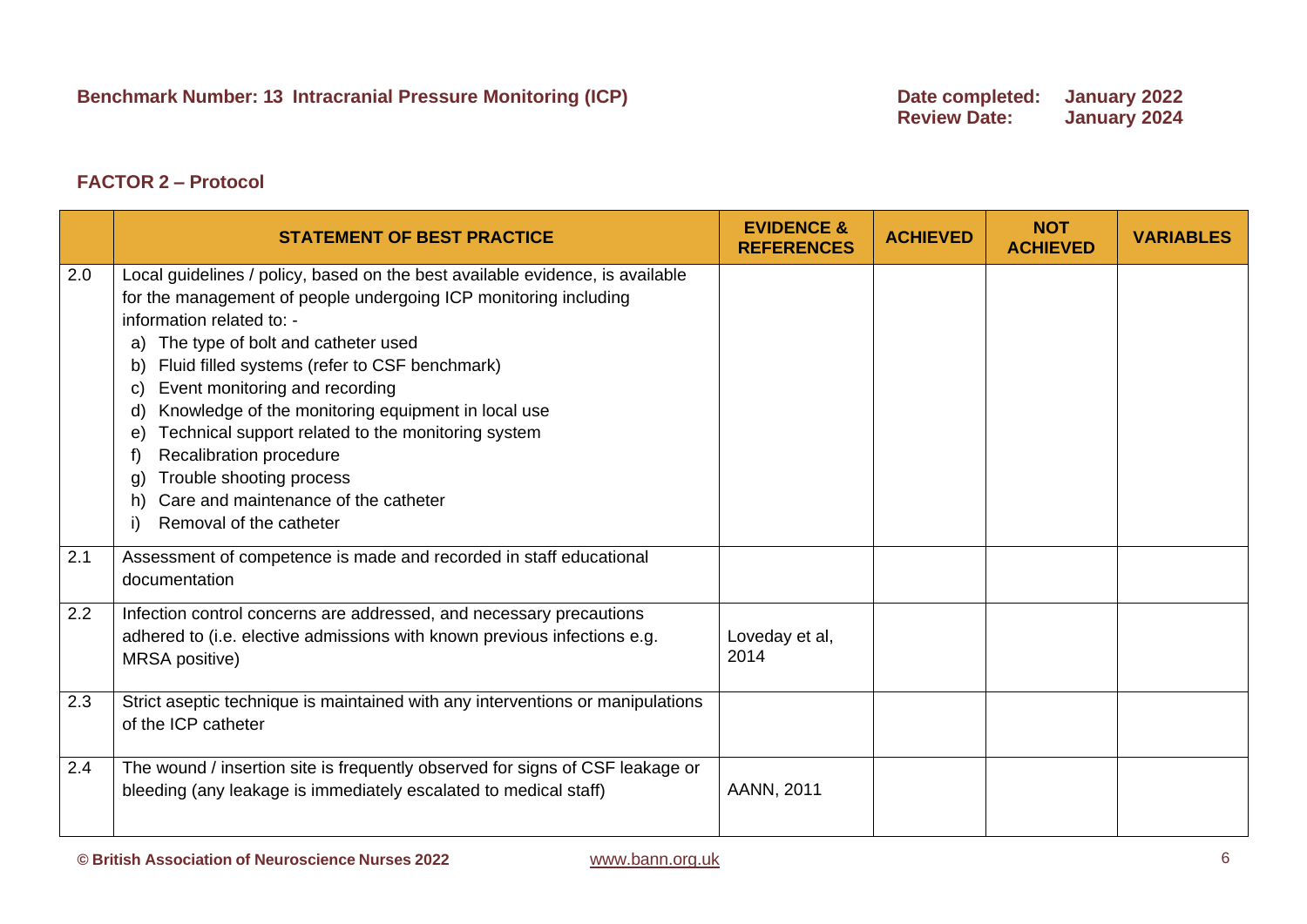|     | <b>STATEMENT OF BEST PRACTICE</b>                                                                                                                                                                                                                                                                                | <b>EVIDENCE &amp;</b><br><b>REFERENCES</b> | <b>ACHIEVED</b> | <b>NOT</b><br><b>ACHIEVED</b> | <b>VARIABLES</b> |
|-----|------------------------------------------------------------------------------------------------------------------------------------------------------------------------------------------------------------------------------------------------------------------------------------------------------------------|--------------------------------------------|-----------------|-------------------------------|------------------|
| 2.5 | Head hygiene                                                                                                                                                                                                                                                                                                     |                                            |                 |                               |                  |
|     | The dressing over the insertion site, if used, is transparent to enable free<br>a)<br>observation of the wound without the need to disturb the catheter<br>b) The person's hair is washed prior to insertion of the catheter and long<br>hair is tied up<br>Hair hygiene is maintained whilst ICP bolt is insitu |                                            |                 |                               |                  |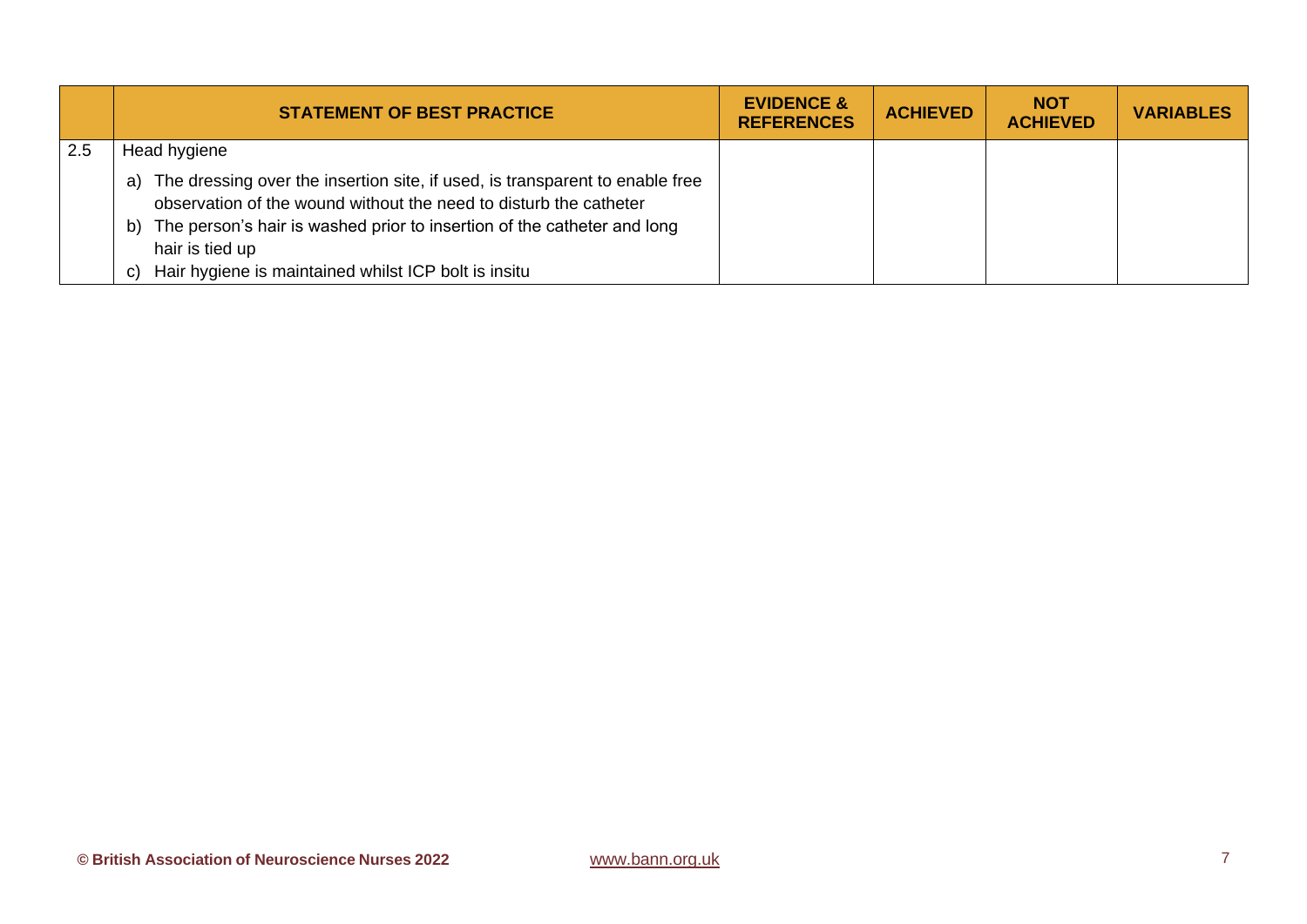**Review Date: January 2024**

### **FACTOR 3 – Education**

|     | <b>STATEMENT OF BEST PRACTICE</b>                                                                                                                                                                                                                                                                                                                                                                                                                                                                                                                                                                                                                                                                                                                                                                                 | <b>EVIDENCE &amp;</b><br><b>REFERENCES</b>                                                                                           | <b>ACHIEVED</b> | <b>NOT</b><br><b>ACHIEVED</b> | <b>VARIABLES</b> |
|-----|-------------------------------------------------------------------------------------------------------------------------------------------------------------------------------------------------------------------------------------------------------------------------------------------------------------------------------------------------------------------------------------------------------------------------------------------------------------------------------------------------------------------------------------------------------------------------------------------------------------------------------------------------------------------------------------------------------------------------------------------------------------------------------------------------------------------|--------------------------------------------------------------------------------------------------------------------------------------|-----------------|-------------------------------|------------------|
| 3.0 | Level 0-1 patients<br>Training is available for the management of people undergoing ICP<br>monitoring as an elective procedure, including:<br>a) Pathophysiology of raised ICP<br>Rationale for monitoring the ICP<br>b)<br>Potential risks and complications i.e. infection, haemorrhage, drift rate<br>C)<br>'Red flag' signs for new staff<br>d)<br>Significance of abnormal readings<br>e)<br>'Mapping' of patient activity in line with monitoring<br>Importance of obtaining a good quality trace<br>g.<br>Wound and insertion site care<br>h)<br>Trouble shooting (e.g. loss of reading/trace)                                                                                                                                                                                                             | <b>BTF 2016</b>                                                                                                                      |                 |                               |                  |
| 3.1 | Level 1-3 patients<br>Training is available for the management of people requiring ICP<br>monitoring as an emergency procedure, including:<br>a) The effects of nursing interventions on ICP e.g., hypercapnia, head<br>position, tracheal suctioning, extreme hip flexion, cervical collar, $\uparrow$ intra-<br>abdominal pressure, temp control, seizures, sedation and analgesia.<br>Effects on CPP of positioning arterial transducer at tragus versus level<br>$\mathbf{b}$<br>with the heart<br>The effects of osmotherapy, sedation and decompressive surgery on ICP<br>C)<br>Significance of ICP waveform tracings and changes in relation to<br>d)<br>different physiologic conditions (identify dampened waveform)<br>Potential artefacts that distort ICP waveforms & how to correct them<br>$\Theta$ | Kirkman & Smith,<br>2014<br>Liu et al 2020<br>Thomas et al<br>2015<br>Lalou et al, 2020<br>Olson et al, 2013<br>Thomas et al<br>2015 |                 |                               |                  |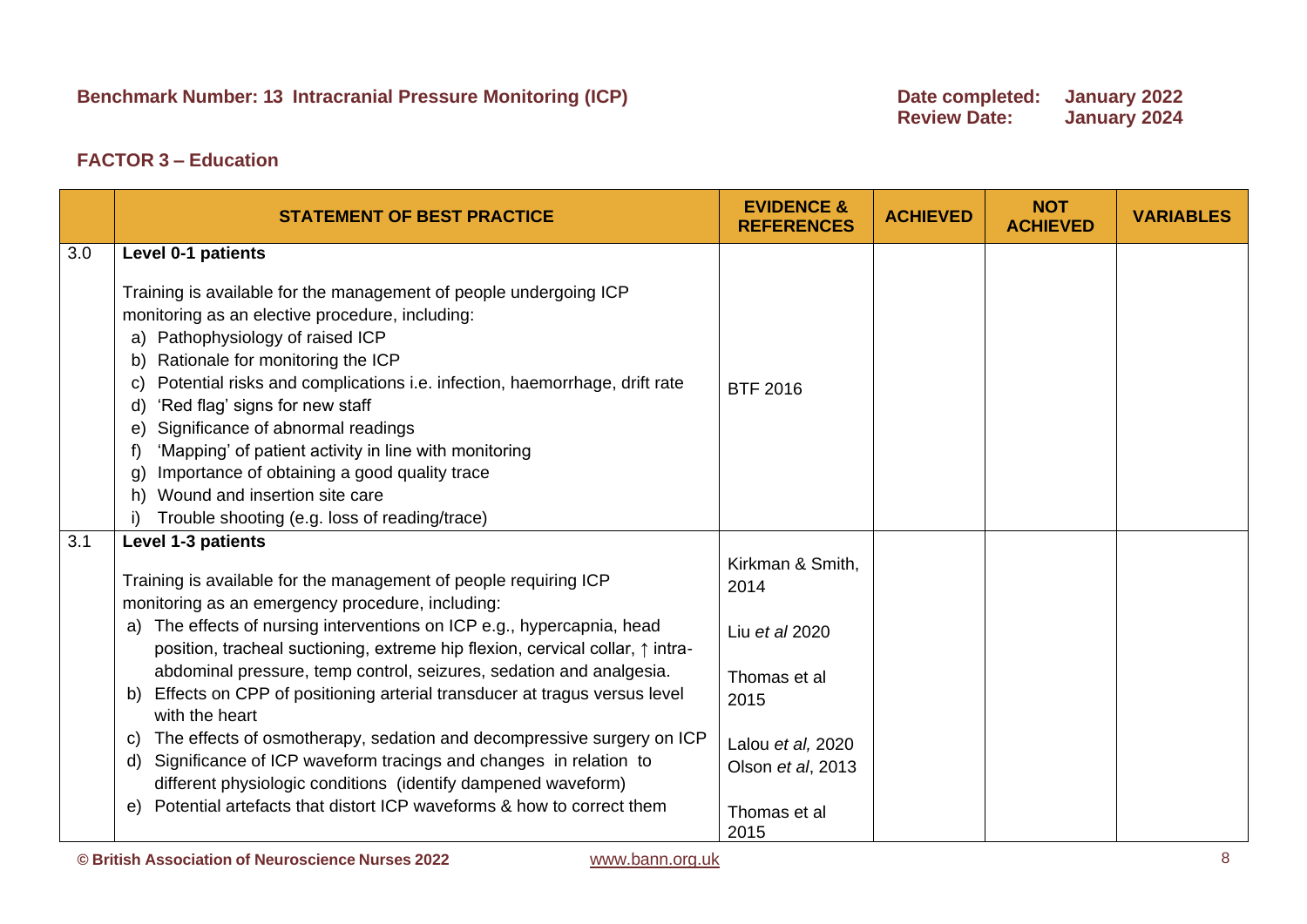| <b>STATEMENT OF BEST PRACTICE</b>                                                                                                                                                                                                                                                                                                                 | <b>EVIDENCE &amp;</b><br><b>REFERENCES</b> | <b>ACHIEVED</b> | <b>NOT</b><br><b>ACHIEVED</b> | <b>VARIABLES</b> |
|---------------------------------------------------------------------------------------------------------------------------------------------------------------------------------------------------------------------------------------------------------------------------------------------------------------------------------------------------|--------------------------------------------|-----------------|-------------------------------|------------------|
| Potential risks/complications i.e. infection, haemorrhage, drift rate, CSF<br>leak<br>Infusion studies to monitor ventricular compliance - event monitoring<br>g)<br>should be documented both pre, during and post recording<br>Intracranial haemodynamics in head injuries - knowledge of nursing<br>h)<br>interventions to optimise ICP & CPP. |                                            |                 |                               |                  |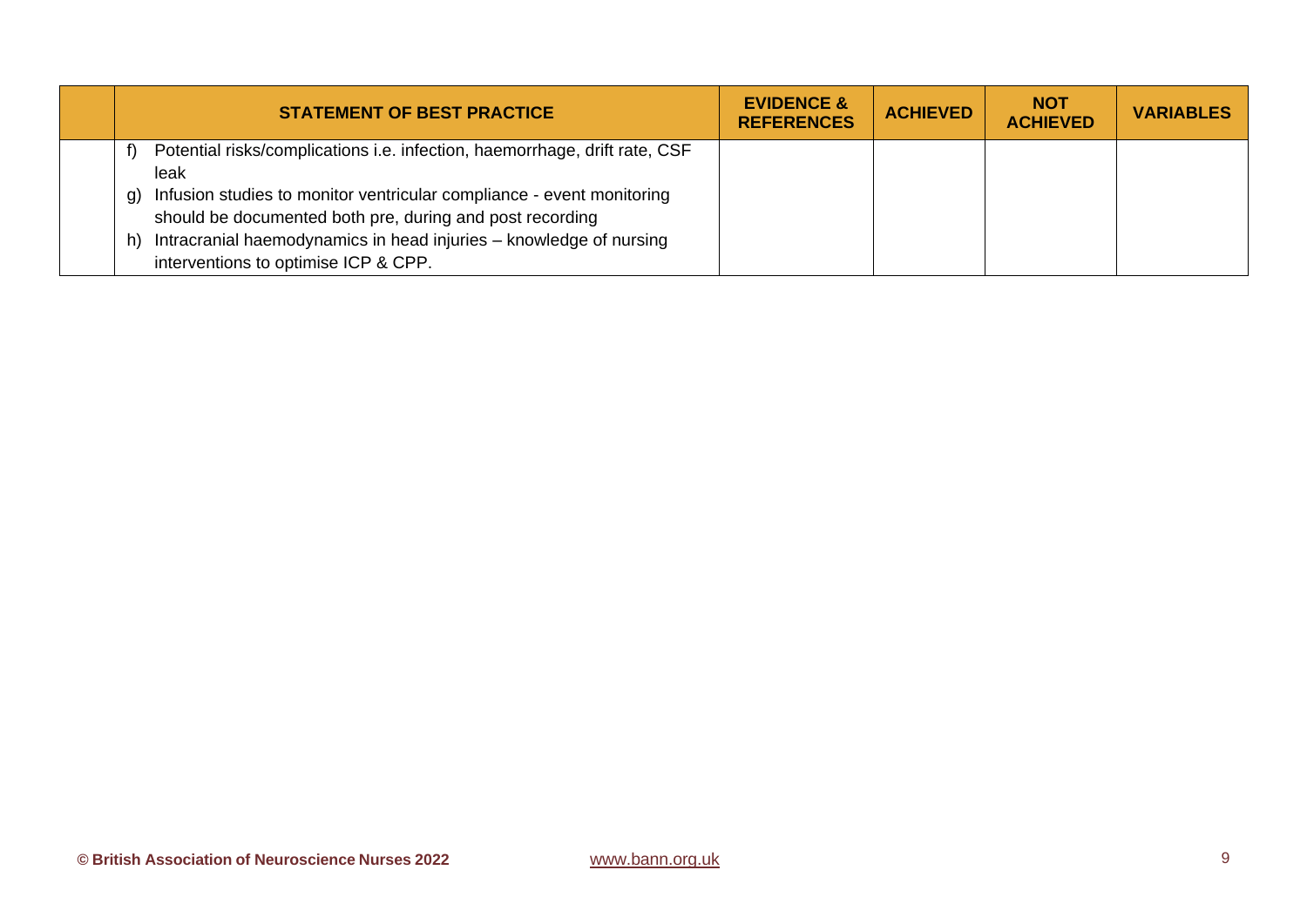#### **FACTOR 4 – Patient Information**

|     | <b>STATEMENT OF BEST PRACTICE</b>                                                                                                                                                                                                                                                                                                                                                                                                                                                                                                                                                                                                                                                                                                                                                                                                                                                                                                                                                                                                                                       | <b>EVIDENCE &amp;</b><br><b>REFERENCES</b>                           | <b>ACHIEVED</b> | <b>NOT</b><br><b>ACHIEVED</b> | <b>VARIABLES</b> |
|-----|-------------------------------------------------------------------------------------------------------------------------------------------------------------------------------------------------------------------------------------------------------------------------------------------------------------------------------------------------------------------------------------------------------------------------------------------------------------------------------------------------------------------------------------------------------------------------------------------------------------------------------------------------------------------------------------------------------------------------------------------------------------------------------------------------------------------------------------------------------------------------------------------------------------------------------------------------------------------------------------------------------------------------------------------------------------------------|----------------------------------------------------------------------|-----------------|-------------------------------|------------------|
| 4.0 | People with raised ICP have consented to the ICP monitoring and are aware                                                                                                                                                                                                                                                                                                                                                                                                                                                                                                                                                                                                                                                                                                                                                                                                                                                                                                                                                                                               |                                                                      |                 |                               |                  |
|     | of the rationale for the procedure                                                                                                                                                                                                                                                                                                                                                                                                                                                                                                                                                                                                                                                                                                                                                                                                                                                                                                                                                                                                                                      |                                                                      |                 |                               |                  |
| 4.1 | Information is available including an explanation of:<br>Rationale for treatment and expected duration<br>a)<br>Importance of maintaining head of bed position to maintain accuracy and<br>b)<br>safety of treatment<br>Explanation of the need for recording events in relation to the ICP trace<br>Explanation of the effects of the environment, pain, care interventions,<br>d)<br>and external stimuli on the person's ICP. (involve family in planning to<br>control stimuli to minimise elevation of ICP readings)<br>e) Explanation of possible need for replacement of monitoring device if<br>monitoring or drainage needs to be continued<br>Explanation of the interpretation of the readings obtained and<br>f)<br>implications of the findings<br>Explanation of possible need for insertion of indwelling shunt if long-term<br>g)<br>CSF drainage is advised<br>h) Advice related to wound management - signs of infection, removal of<br>sutures, hair washing and escalation and contact details in the event of<br>complications following discharge | Kirkman & Smith,<br>2014<br>Lima et al 2019<br>Thomas et al<br>2015. |                 |                               |                  |
| 4.2 | Verbal information given is clearly documented in the patient's records                                                                                                                                                                                                                                                                                                                                                                                                                                                                                                                                                                                                                                                                                                                                                                                                                                                                                                                                                                                                 |                                                                      |                 |                               |                  |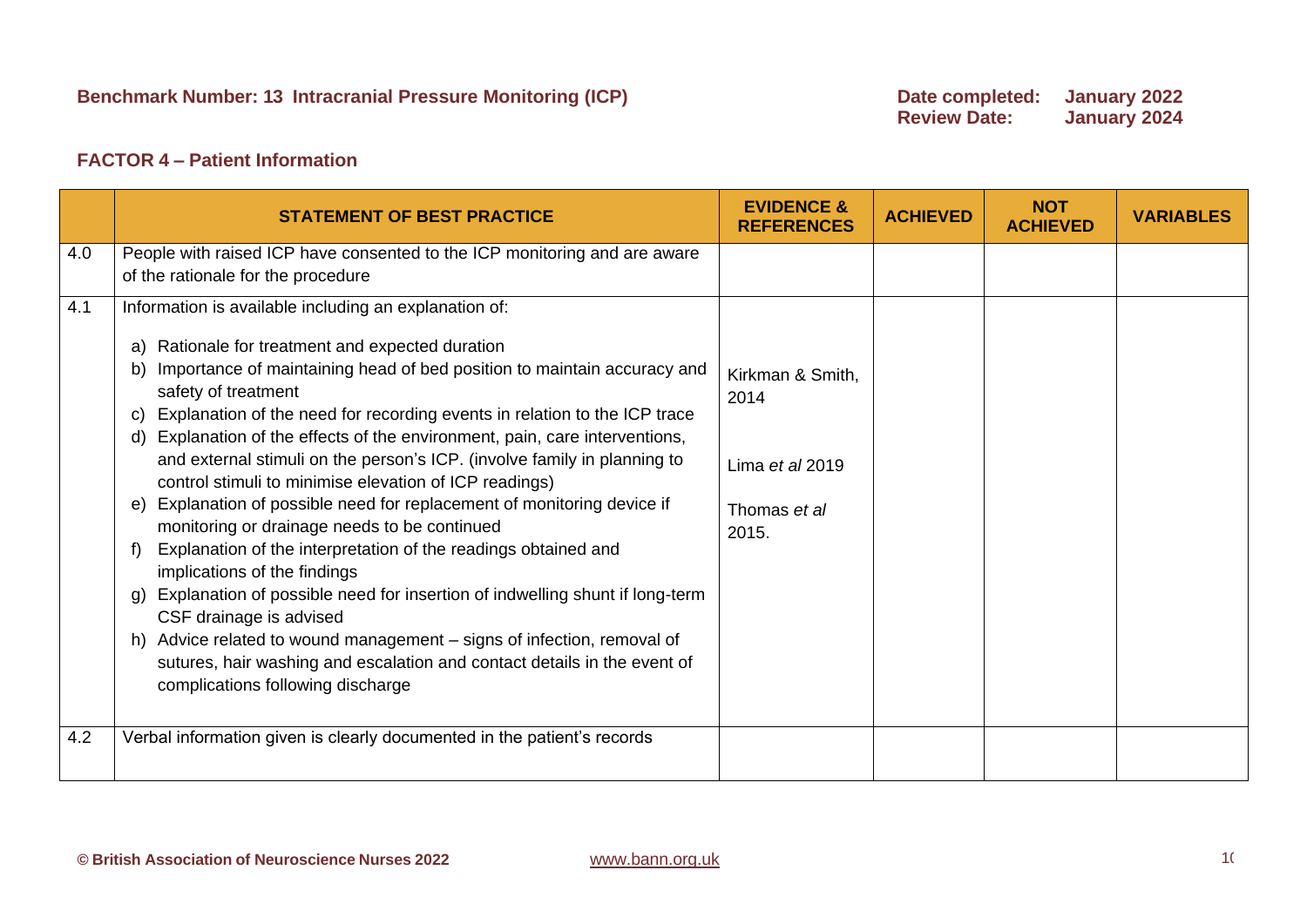### **References**

American Association of Neuroscience Nurses, (2011). Clinical practice guideline Series: Care of the patient undergoing intracranial pressure monitoring/external ventricular drainage or lumbar drainage. [http://apps.aann.org/Default.aspx?TabId=71&returnurl=%2fAccountProfile.aspx.](http://apps.aann.org/Default.aspx?TabId=71&returnurl=%2fAccountProfile.aspx)Accessed on 1/1/20.

Brain Trauma Foundation. American Foundation of Neurosurgeons (2016) *Guidelines for the management of Severe Traumatic Brain Injury. 4th Edition*. New York: Brain Trauma Foundation.

Hawryluk, G.W.J., Aguilera, S., Buk,i A., Bulger, E., Citerio, G., Cooper, D.J., Arrastia, R.D., Diringer, M., Figaji, A., Gao, G., Geocadin, R., Ghajar, J., Harris, O., Hoffer, A., Hutchinson, P., Joseph, M., Kitagawa, R., Manley, G., Mayer, S., Menon, D.K., Meyfroidt, G., Michael, D.B., Oddo, M., Okonkwo, D., Patel, M., Robertson, C., Rosenfeld, J.V., Rubiano, A.M., Sahuquillo, J., Servadei, F., Shutter, L., Stein, D., Stocchetti, N., Taccone, F.S., Timmons, S., Tsai, E., Ullman, J.S., Vespa, P., Videtta, W., Wright, D.W., Zammit, C., Chesnut, R.M. (2019) A management algorithm for patients with intracranial pressure monitoring: the Seattle International Severe Traumatic Brain Injury Consensus Conference (SIBICC). *Intensive Care Med*. 45(12):1783-1794.

Kirkness, C.J., Mitchell, P.H., Burr, R.L., March, K.S. and Newell, D.W. (2000) Intracranial pressure waveform analysis: clinical and research implications. *Journal of Neuroscience Nursing*, *32*(5), 271- 277.

Kirkman, M.A. and Smith, M. (2014) Intracranial pressure monitoring, cerebral perfusion pressure estimation, and ICP/CPP-quided therapy: a standard of care or optional extra after brain injury? *British Journal of Anaesthesia*, 112 (1), 35-46.

Lalou, A.D., Czosnyka, M, Garnett, M.R., Nabbanja, E., Petrella, G., Hutchinson, P.J.M., Pickard, J.D. and Czosnyka, Z. (2020) Shunt infusion studies: impact on patient outcome, including health Economics. *Acta Neurochirugica*. 162: 1019-1031.

Lima, M.L.S., Ribeiro, K.R.A., Guimaràes, N.N. and Gonçalves, F.A.F. (2019) Service of nursing in intracranial pressure monitoring in patients neurocríticos. *Cuidado É Fundamental*. 11(1): 255-262

Liu, X., Griffith, M., Jang, H.J., Ko, N., Pelter, M.M., Abba, J., Vuong, M., Tran, N., Bushman, K. and Hu, X. (2020). Intracranial pressure monitoring via external ventricular drain: are we waiting long enough before recording the real value?. *Journal of Neuroscience Nursing*, *52*(1), 37-42.

Loveday, H.P., Wilson, J.A., Pratt, R.J., Golsorkhi, M., Tingle, A., Bak, A., Browne, J., Prieto, J. and Wilcox, M. (2014) epic3: national evidence-based guidelines for preventing healthcare-associated infections in NHS hospitals in England. *Journal of Hospital Infection*, 86, S1-S70.

NEWS 2 (2017). National Early Warning Score (NEWS)2. <https://www.rcplondon.ac.uk/projects/outputs/national-early-warning-score-news-2>

National Health Service (2019). *Consent to Treatment*. London: NHS.

National Institute for Health and Care Excellence (2019) *NICE Clinical guideline 176. (2019). Head injury: assessment and early management*. London: NICE.

Olson, D.M., McNett, M.M., Lewis, L.S., Riemen, K.E. and Bautista, C. (2013). Effects of nursing interventions on intracranial pressure. *American Journal of Critical Care*. 22(5),431-8.

Thomas, E., Czosnyka, M. and Hutchinson, P. (2015) Calculation of cerebral perfusion pressure in the management of traumatic brain injury: joint position statement by the councils of the Neuroanaesthesia and Critical Care Society of Great Britain and Ireland (NACCS) and the Society of British Neurological Surgeons (SBNS). *BJA: British Journal of Anaesthesia*, *115*(4), 487-488.